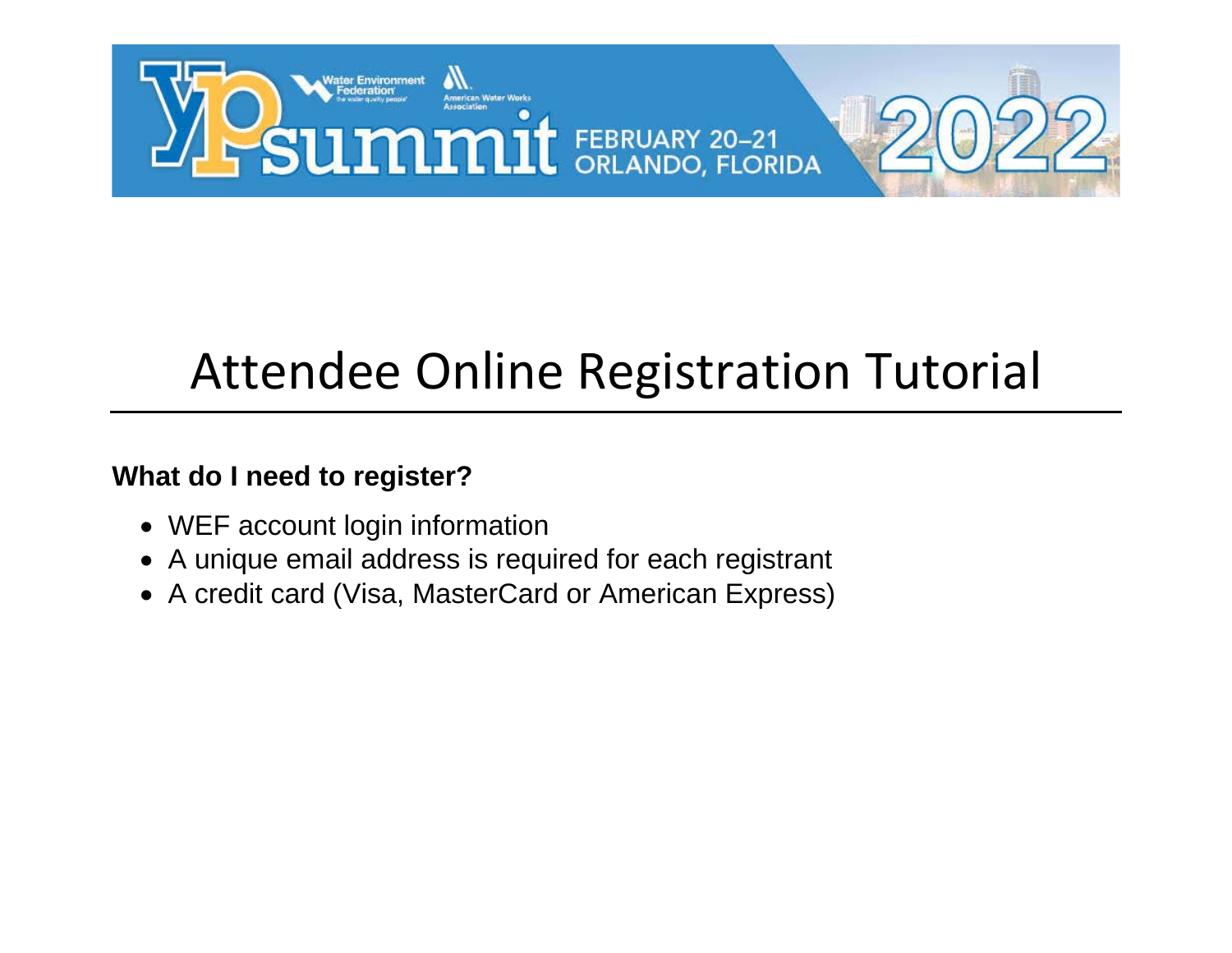#### **Welcome to Attendee Registration: Logging In**

**Log [in and Register](https://registration.experientevent.com/ShowWEF226/)** If the embedded hyperlink doesn't work, copy & paste: <https://registration.experientevent.com/ShowWEF226/> in your browser*.*

- WEF Members can login with their Username and Password (email address and password)
- Nonmembers can create a free user account if you do not already have one.
- After logging in, you will be redirected to Maritz Global Events, WEF's official registration provider.



#### **TIPS:**

- Your Username is the email address used when you created your WEF account.
- Click "Forgot your password?" to reset it.
- Click "Not a member?" to create a new user account.
- Need help logging in? Email WEF Customer Service at csc@wef.org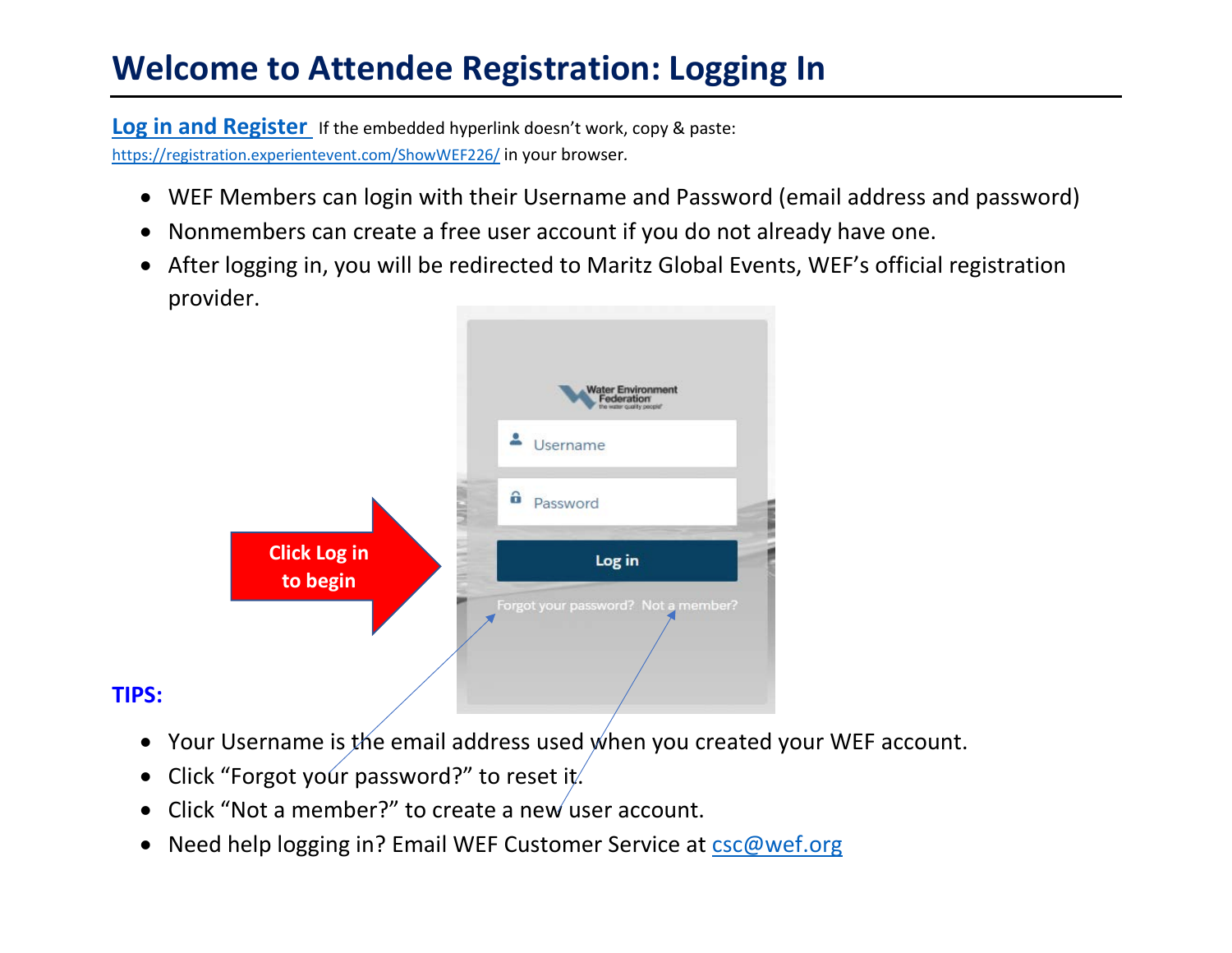### **Enter Promocode and Complete Attendee Information on the**

#### **Welcome Page**

- Enter Discount Promocode: **YPSUM22** and **click Apply Code**
- Profile
- Emergency contact information and SMS Alerts
- Review and Accept Terms and Waiver
- Tell us about yourself (fill out demographics) Click on arrows for drop down menus.

| Welcome to Online Registration                                                      |                      |
|-------------------------------------------------------------------------------------|----------------------|
| Please complete the following fields and click Ney                                  |                      |
| Please be aware that your application will time out after 20 minutes of inactivity. |                      |
| * indicates required fields.                                                        |                      |
| Promocode                                                                           |                      |
| YPSUM22                                                                             |                      |
| <b>Apply Code</b><br><b>Remove Code(s)</b>                                          |                      |
| <b>Applied Codes: YPSUM22</b>                                                       |                      |
| <b>*</b> First Name                                                                 | Middle               |
|                                                                                     |                      |
| * Last Name                                                                         |                      |
| LAST NAME IS REQUIRED                                                               |                      |
| Title                                                                               | * Company            |
|                                                                                     |                      |
| * Address                                                                           | Address <sub>2</sub> |
|                                                                                     |                      |
| Zip/Postal Code                                                                     | * City               |
|                                                                                     |                      |
| State/Province                                                                      | * Country            |
| Please Select >                                                                     | United States >      |
| * Phone Number                                                                      |                      |
|                                                                                     |                      |
| * Email                                                                             | * Confirm Email      |
|                                                                                     |                      |

#### **Read and Sign Waiver**

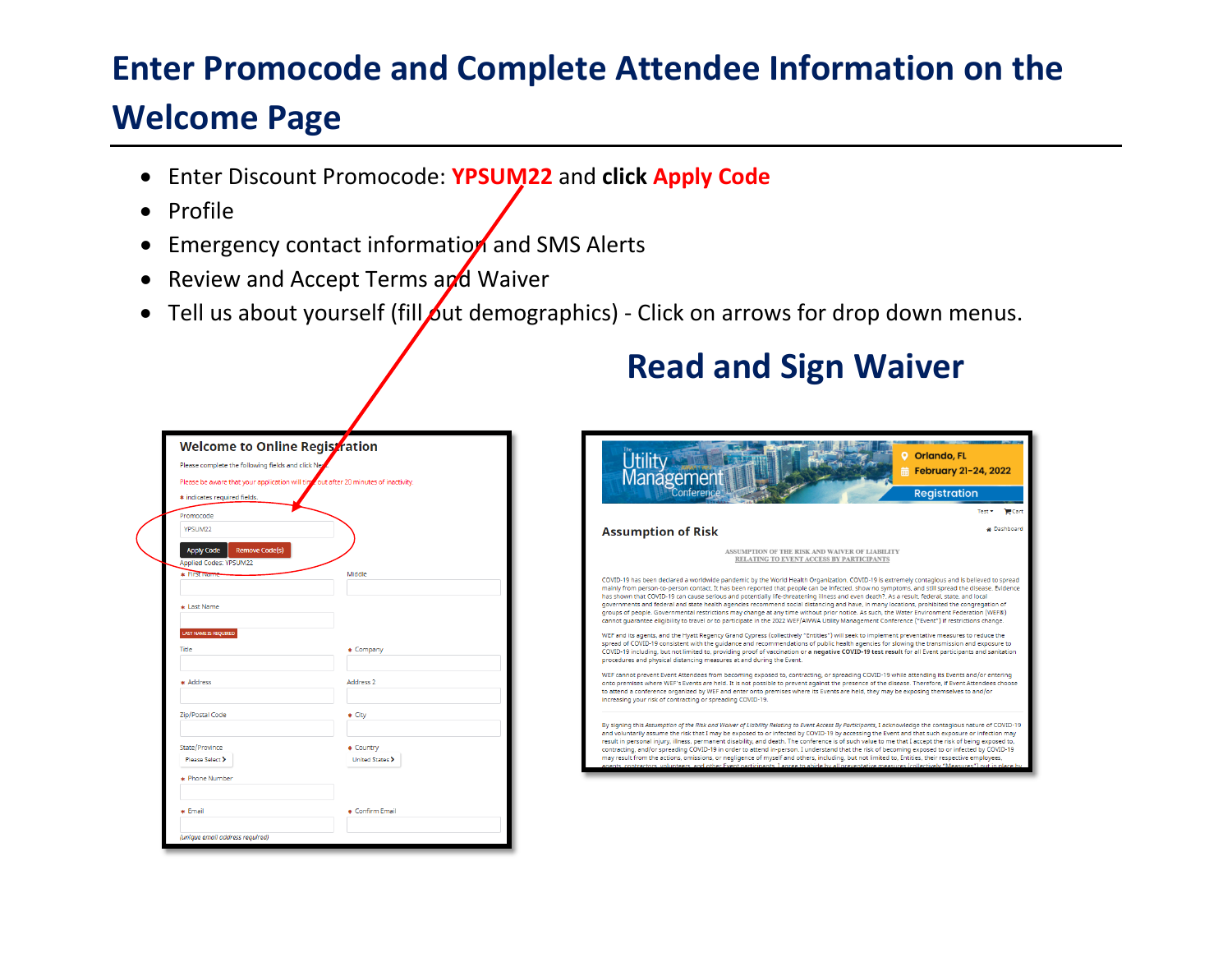#### **Tell us about yourself**

 $\bullet$  Click the arrows  $\blacktriangleright$  to complete the required fields

| Management                                                                     | <b>Orlando, FL</b><br>$\bullet$<br>February 21-24, 2022<br>曲 |  |
|--------------------------------------------------------------------------------|--------------------------------------------------------------|--|
|                                                                                | <b>Registration</b>                                          |  |
|                                                                                | Cart<br>Test <sup>*</sup>                                    |  |
| Tell us about yourself                                                         | <b><i>K</i></b> Dashboard                                    |  |
| * indicates required fields.                                                   |                                                              |  |
| * What is the nature of your organization?<br>٠                                |                                                              |  |
| * What is your primary job function?<br>٠                                      |                                                              |  |
| * What areas do you consider your key focus areas? (click all that apply)<br>٠ |                                                              |  |
| * * Are you a first time attendee?                                             |                                                              |  |
| $\triangleright$ <b>*</b> What is your role in purchasing?                     |                                                              |  |
|                                                                                |                                                              |  |
| $\leftarrow$ Back<br>Next $\rightarrow$                                        |                                                              |  |
|                                                                                |                                                              |  |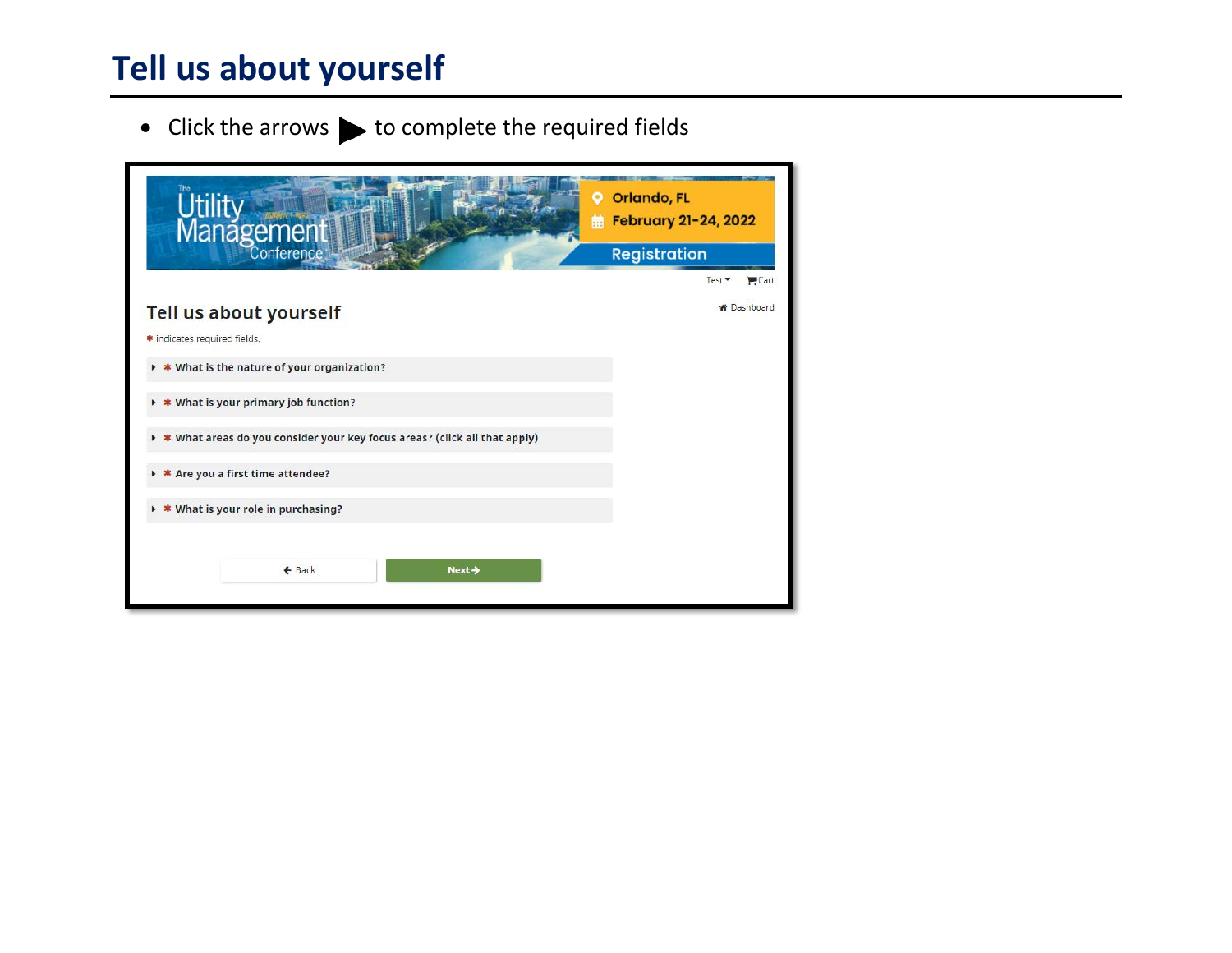#### **Confirm Registration Type**

- Your promocode should already be applied and displayed below the Apply Code button
- Choose Registration Type (click + for more information)
- Click "Next" to Proceed

| Please select your registration type, by clicking on the title of the registration you would like to purchase.<br>Workshop options will be displayed on the following page. |                                                                                          |                                 |                             |  |  |  |  |  |
|-----------------------------------------------------------------------------------------------------------------------------------------------------------------------------|------------------------------------------------------------------------------------------|---------------------------------|-----------------------------|--|--|--|--|--|
| Promocode                                                                                                                                                                   |                                                                                          |                                 |                             |  |  |  |  |  |
|                                                                                                                                                                             | Remove Code(s)<br><b>Apply Code</b><br>Applied Codes: YPSUM22                            |                                 |                             |  |  |  |  |  |
|                                                                                                                                                                             | <b>YP Summit + UMC Full Conference</b>                                                   |                                 |                             |  |  |  |  |  |
|                                                                                                                                                                             |                                                                                          | Super Saver<br>By Jan 14        | Standard<br>On/After Jan 15 |  |  |  |  |  |
| ∩                                                                                                                                                                           | Young Professional: YP Summit + UMC Full Conference<br>(Nonmember)<br><b>O</b> More Info | \$275.00                        | \$275.00                    |  |  |  |  |  |
|                                                                                                                                                                             | <b>YP Summit Only</b>                                                                    |                                 |                             |  |  |  |  |  |
|                                                                                                                                                                             |                                                                                          | <b>Super Saver</b><br>By Jan 14 | Standard<br>On/After Jan 15 |  |  |  |  |  |
| ∩                                                                                                                                                                           | Young Professional: YP Summit Only (Nonmember)<br><b>O</b> More Info                     | <b>S180.00</b>                  | \$180.00                    |  |  |  |  |  |
| ∩                                                                                                                                                                           | Student: YP Summit Only (Nonmember)                                                      | \$160.00                        | \$160.00                    |  |  |  |  |  |
|                                                                                                                                                                             | <b>O</b> More Info                                                                       |                                 |                             |  |  |  |  |  |
|                                                                                                                                                                             |                                                                                          |                                 |                             |  |  |  |  |  |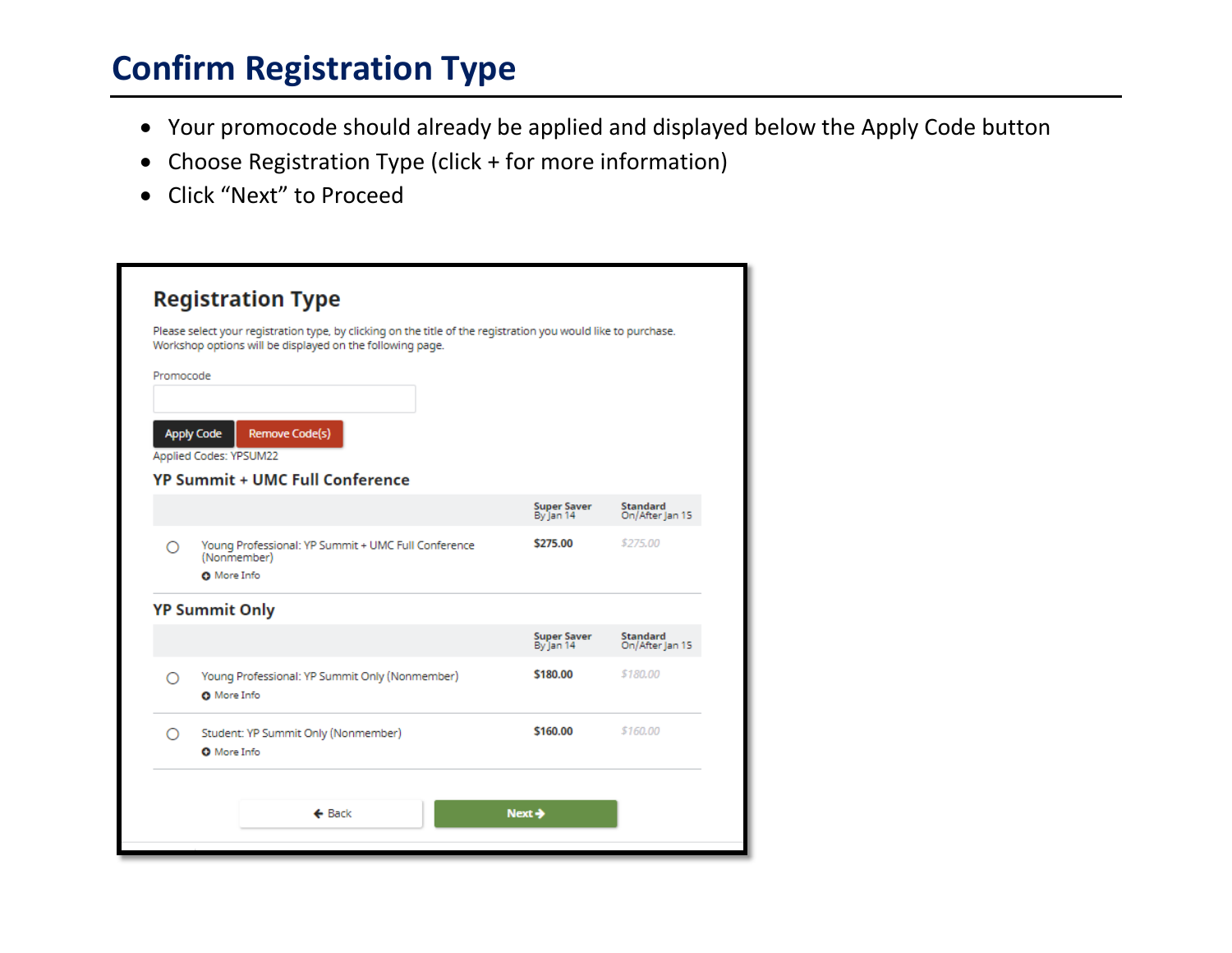#### **Review and Check Out**

- Click the drop down menu arrows to review informtion
- At the bottom of the page, click "Pay Now" to proceed.

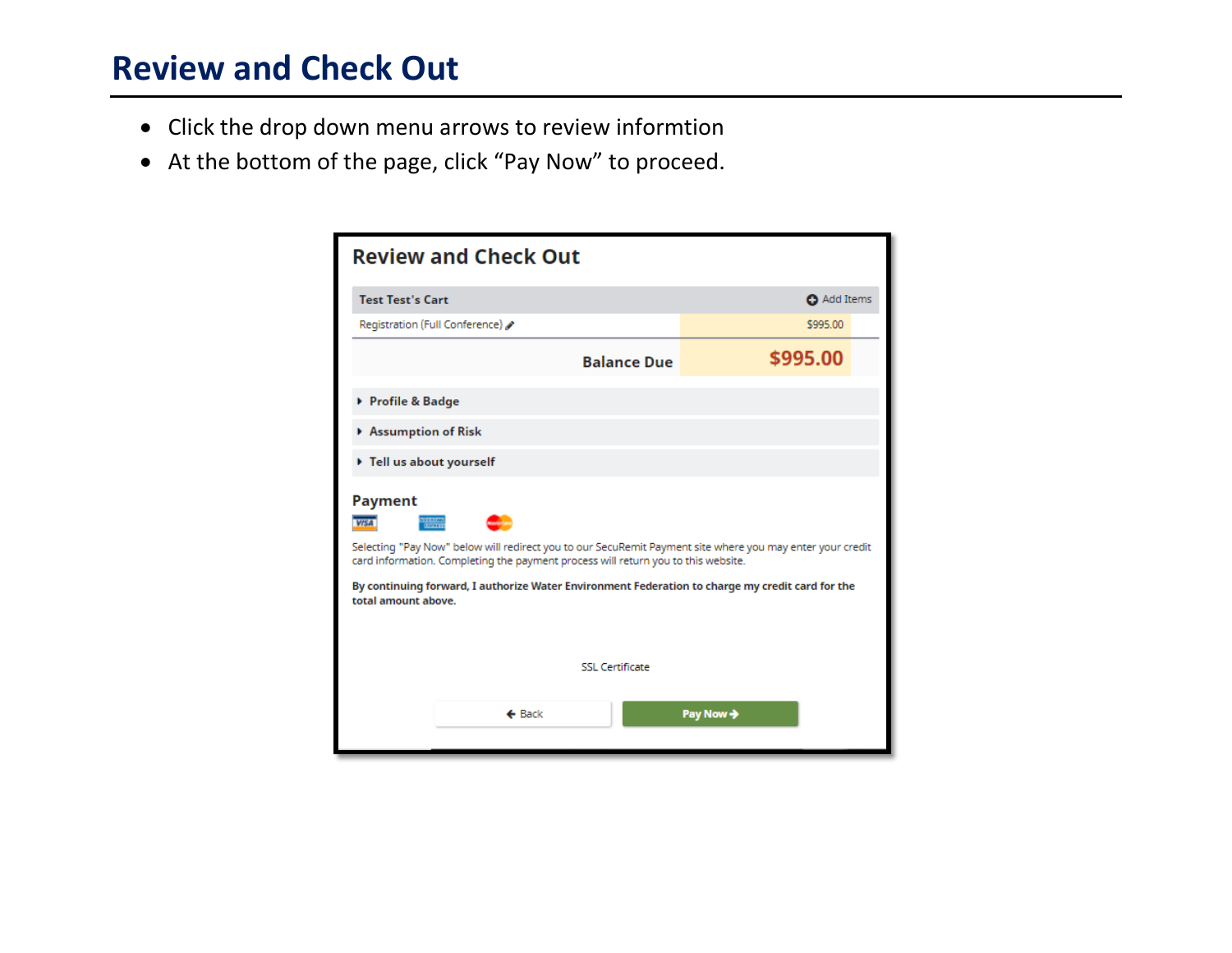#### **Payment**

- Review Summary of Charges
- Fill out credit card and billing information. **Amerian Express, Visa or Mastercard are accepted**
- Click the green submit button

*Not Accepted: Checks, Wire Transfers and Purchase Orders*

| <b>Summary of Charges</b>                                                             |                           |                            | <b>Cards Accepted:</b>  |         |                     |                              | About SecuRemit™                                                                                                  |
|---------------------------------------------------------------------------------------|---------------------------|----------------------------|-------------------------|---------|---------------------|------------------------------|-------------------------------------------------------------------------------------------------------------------|
| <b>Registration Total</b>                                                             | \$995.00                  |                            |                         |         |                     |                              | The security of our customers'                                                                                    |
| <b>Total Amount Due:</b>                                                              | \$995.00                  | American<br><b>Express</b> |                         | Visa    | MasterCard          |                              | personal information is a priority at                                                                             |
|                                                                                       |                           |                            |                         |         |                     |                              | Experient. To protect this information,                                                                           |
| <b>Credit Card Information</b>                                                        |                           |                            |                         |         |                     |                              | we have created a PCI DSS                                                                                         |
| <b>Test Test</b>                                                                      |                           |                            |                         |         |                     |                              | compliant environment named<br>SecuRemit™.                                                                        |
| You may optionally select a payor to automatically populate your billing information. |                           |                            |                         |         |                     |                              |                                                                                                                   |
| Credit Card # .                                                                       | $Exp$ Month $\bullet$     |                            | Exp Year .              |         |                     | CVV # Norw Into #            | Companies who conform to the                                                                                      |
| <b>Credit Card Number</b>                                                             | 01 Jan                    |                            | 2021                    |         | v                   | $CVM \#$                     | quidelines set forth in the Payment                                                                               |
| First Name .                                                                          | Last Name .               |                            |                         | Company | <b>Test Company</b> |                              | Card Industry Data Security Standard<br>(PCI DSS) have taken the rigorous<br>steps necessary to provide customers |
| Test                                                                                  | Test                      |                            |                         |         |                     |                              |                                                                                                                   |
| <b>Billing Address *</b>                                                              |                           |                            | <b>Billing Address2</b> |         |                     |                              | with protection against credit card                                                                               |
| 123 test                                                                              |                           |                            | Address <sub>2</sub>    |         |                     |                              | fraud and other security threats                                                                                  |
|                                                                                       |                           |                            |                         |         |                     |                              | involving credit card payments and<br>data storage.                                                               |
| Billing Postal Code .<br>8Y8 N2Y                                                      |                           | Billing City *<br>ontario  |                         |         |                     |                              |                                                                                                                   |
|                                                                                       |                           |                            |                         |         |                     | @2008 - 2021 Experient, Inc. |                                                                                                                   |
| <b>Billing State / Province</b><br>Ontario                                            | Billing Country<br>Canada |                            |                         |         |                     |                              |                                                                                                                   |
|                                                                                       | v                         |                            |                         |         |                     |                              |                                                                                                                   |
| Email                                                                                 |                           |                            |                         |         |                     |                              |                                                                                                                   |
| tatest@wef.org                                                                        |                           |                            |                         |         |                     |                              |                                                                                                                   |
|                                                                                       |                           |                            |                         |         |                     |                              |                                                                                                                   |